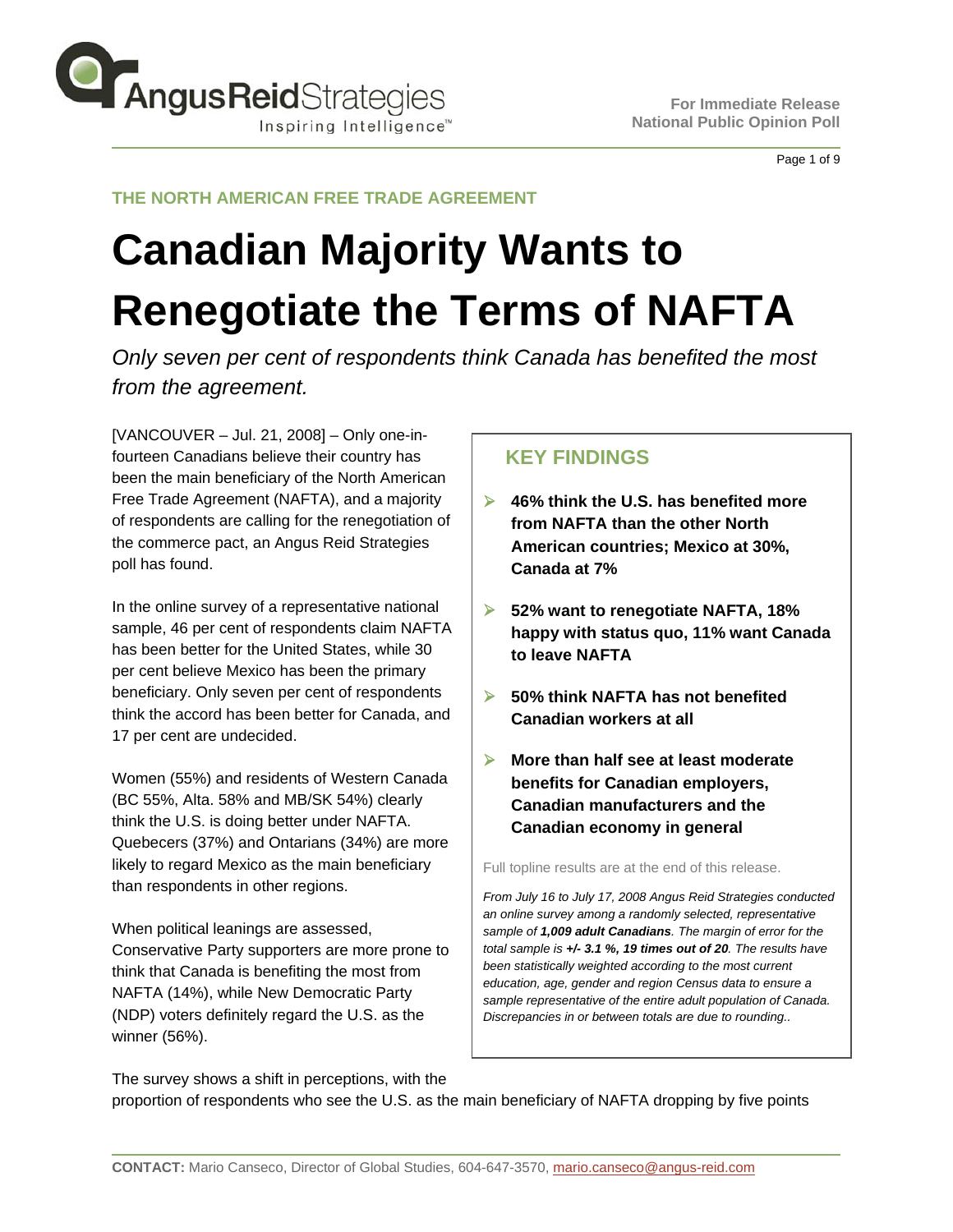

#### Page 2 of 9

since March (from 51% to 46%) and those who regard Mexico as the winner increasing by eight points (from 22% to 30%).

More than half of Canadians (52%) believe Canada should do whatever is necessary to renegotiate the terms of NAFTA, including a majority of respondents in Atlantic Canada, British Columbia, Alberta, and Quebec. Less than one-in-five (18%) think Canada should continue to be a member of NAFTA under the current terms, while 11 per cent want Canada to do whatever is necessary to leave NAFTA.

Tory supporters are more likely to support Canada's continuation in NAFTA (29%), while calls for a renegotiation are strongest among Liberal Party voters (56%). Al least 14 per cent of Bloc Québécois and NDP voters want Canada out of the commerce pact.

The views of Canadians on this question have also hardened since March, with the proportion of respondents urging for a renegotiation jumping by seven points (from 45% to 52%) and those advocating for the status quo falling by six points (from 24% to 18%).

When asked about the effect of NAFTA on specific sectors, 50 per cent of respondents believe the accord has not benefited Canadian workers at all. More than half of respondents think Canadian employers (55%), Canadian manufacturers (53%) and the Canadian economy in general (56%) have either "greatly" or "moderately" benefited from NAFTA. Two-in-five (41%) see at least some advantages for Canadian tourists.

Related release:

03.10.08

**Angus Reid Poll: Canadians Feel U.S. Has Benefited the Most from NAFTA; Two-in-five Would Renegotiate** 

<http://www.angusreidstrategies.com/index.cfm?fuseaction=news&newsid=180>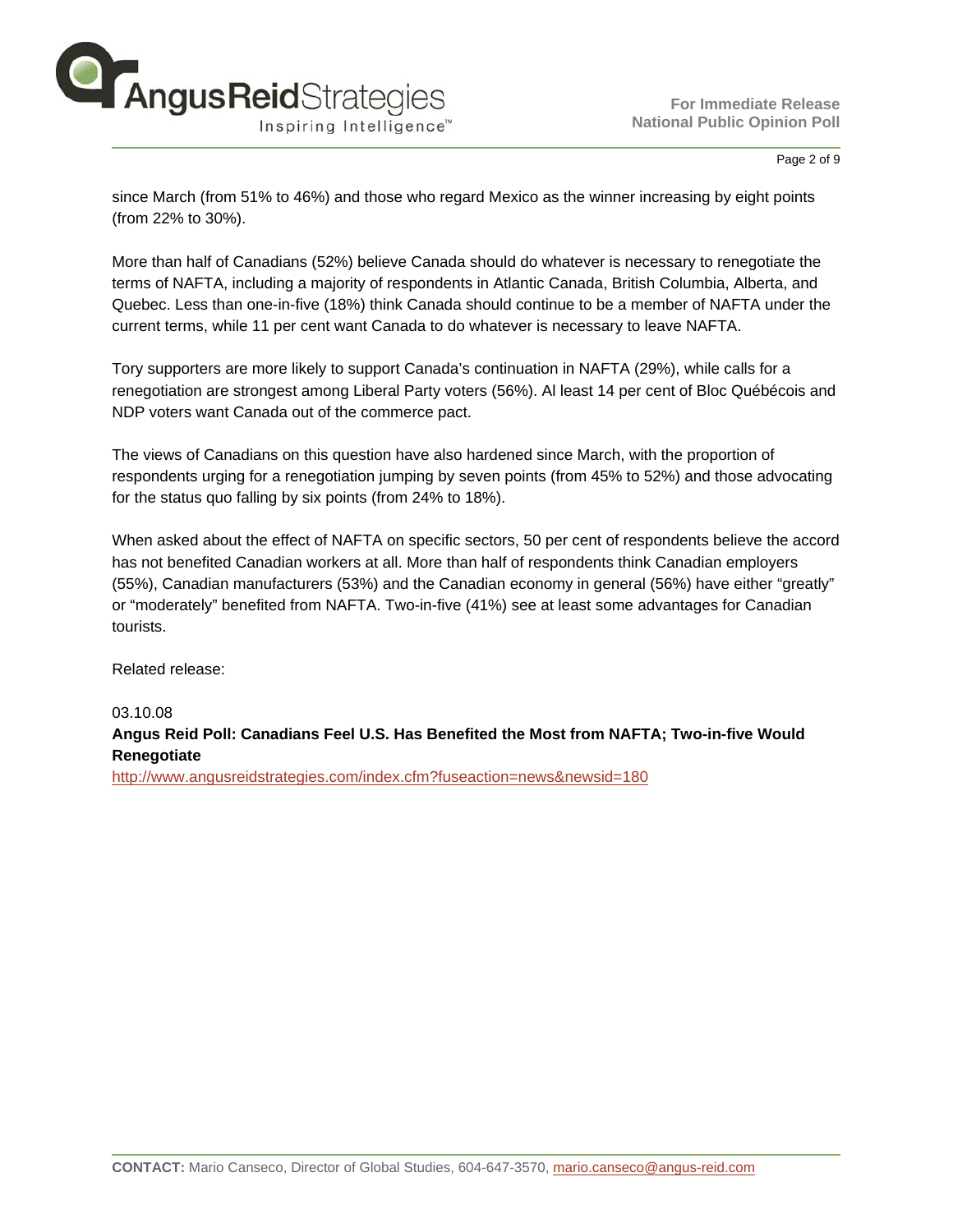

Page 3 of 9

| The North American Free Trade Agreement                                                                                                                                                                                                         |              |           |     |              |            |           |            |             |               |
|-------------------------------------------------------------------------------------------------------------------------------------------------------------------------------------------------------------------------------------------------|--------------|-----------|-----|--------------|------------|-----------|------------|-------------|---------------|
| As you may know, Canada, the United States and Mexico have been partners in the North American Free<br>Trade Agreement (NAFTA) since 1994. Overall, which one of the three countries do you think has benefited<br>the most from the agreement? |              |           |     |              |            |           |            |             |               |
|                                                                                                                                                                                                                                                 | <b>Total</b> | <b>BC</b> | AB  | <b>MB/SK</b> | <b>ONT</b> | <b>PQ</b> | <b>ATL</b> | <b>Male</b> | <b>Female</b> |
| Canada                                                                                                                                                                                                                                          | 7%           | 7%        | 6%  | 6%           | 6%         | 9%        | 8%         | 11%         | 3%            |
| <b>United States</b>                                                                                                                                                                                                                            | 46%          | 55%       | 58% | 54%          | 45%        | 41%       | 40%        | 37%         | 55%           |
| <b>Mexico</b>                                                                                                                                                                                                                                   | 30%          | 16%       | 21% | 13%          | 34%        | 37%       | 28%        | 38%         | 22%           |
| <b>Not sure</b>                                                                                                                                                                                                                                 | 17%          | 22%       | 14% | 26%          | 15%        | 14%       | 24%        | 14%         | 20%           |

## **The North American Free Trade Agreement**

As you may know, Canada, the United States and Mexico have been partners in the North American Free Trade Agreement (NAFTA) since 1994. Overall, which one of the three countries do you think has benefited the most from the agreement?

|                      |              | Will vote for or intends to vote for in next federal ballot |     |            |           |     |              |
|----------------------|--------------|-------------------------------------------------------------|-----|------------|-----------|-----|--------------|
|                      | <b>Total</b> | Con                                                         | Lib | <b>NDP</b> | <b>BQ</b> | Grn | <b>Other</b> |
| Canada               | 7%           | 14%                                                         | 6%  | 2%         | 2%        | 4%  | 10%          |
| <b>United States</b> | 46%          | 37%                                                         | 47% | 56%        | 45%       | 45% | 40%          |
| <b>Mexico</b>        | 30%          | 35%                                                         | 25% | 27%        | 45%       | 27% | 40%          |
| <b>Not sure</b>      | 17%          | 14%                                                         | 23% | 15%        | 8%        | 24% | 10%          |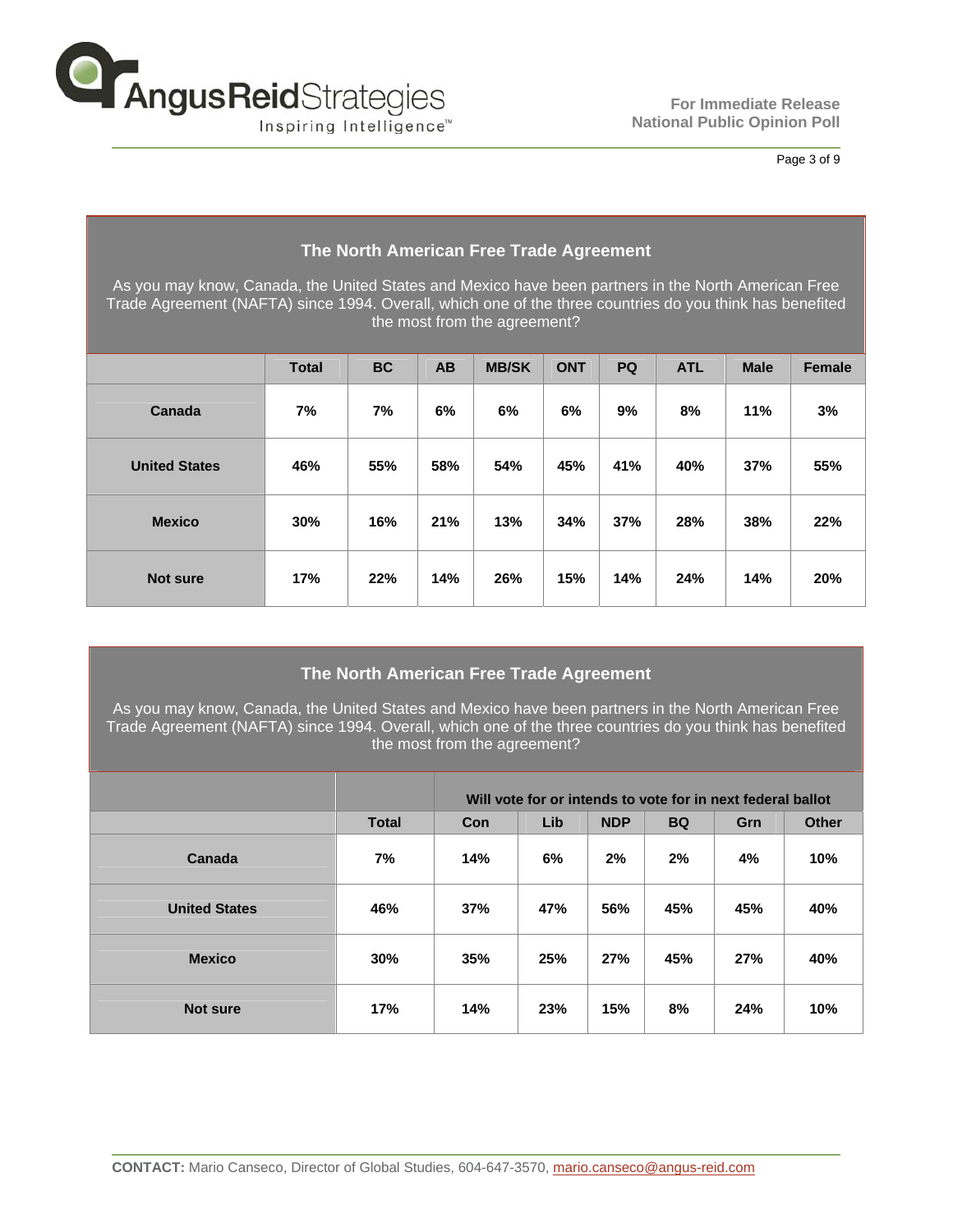

**The Second Second** 

## Page 4 of 9

| The North American Free Trade Agreement                                                                                                                                                                                                                 |                  |                   |  |  |  |  |  |  |
|---------------------------------------------------------------------------------------------------------------------------------------------------------------------------------------------------------------------------------------------------------|------------------|-------------------|--|--|--|--|--|--|
| TREND - As you may know, Canada, the United States and Mexico have been partners in the<br>North American Free Trade Agreement (NAFTA) since 1994. Overall, which one of the three<br>countries do you think has benefited the most from the agreement? |                  |                   |  |  |  |  |  |  |
|                                                                                                                                                                                                                                                         | <b>July 2008</b> | <b>March 2008</b> |  |  |  |  |  |  |
| Canada                                                                                                                                                                                                                                                  | 7%               | 8%                |  |  |  |  |  |  |
| <b>United States</b>                                                                                                                                                                                                                                    | 46%              | <b>51%</b>        |  |  |  |  |  |  |
| <b>Mexico</b>                                                                                                                                                                                                                                           | 30%              | 22%               |  |  |  |  |  |  |
| Not sure                                                                                                                                                                                                                                                | 17%              | 18%               |  |  |  |  |  |  |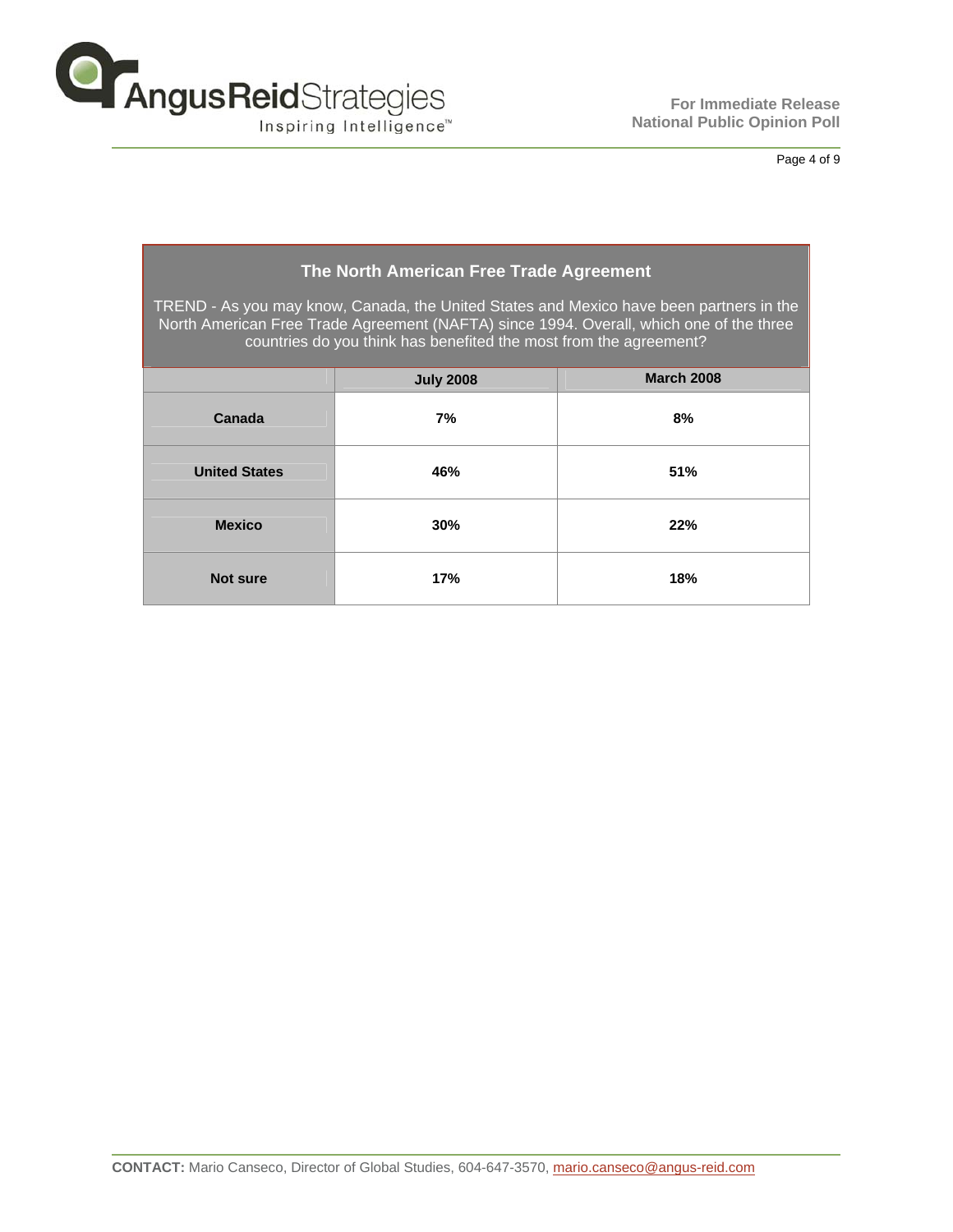

## Page 5 of 9

| The North American Free Trade Agreement |  |
|-----------------------------------------|--|
|-----------------------------------------|--|

Which of these statements comes closest to your own point of view?

|                                                                                   | <b>Total</b> | <b>BC</b> | <b>AB</b> | <b>MB/SK</b> | <b>ONT</b> | PQ  | <b>ATL</b> | <b>Male</b> | <b>Female</b> |
|-----------------------------------------------------------------------------------|--------------|-----------|-----------|--------------|------------|-----|------------|-------------|---------------|
| Canada should<br>continue to be a<br>member of NAFTA<br>under the current terms   | 18%          | 13%       | 23%       | 14%          | 20%        | 19% | 14%        | 27%         | 10%           |
| Canada should do<br>whatever is necessary<br>to renegotiate the terms<br>of NAFTA | 52%          | 55%       | 54%       | 43%          | 49%        | 51% | 68%        | 53%         | 50%           |
| Canada should do<br>whatever is necessary<br>to leave NAFTA                       | 11%          | 9%        | 9%        | 15%          | 10%        | 13% | 7%         | 11%         | 10%           |
| <b>Not sure</b>                                                                   | 19%          | 23%       | 14%       | 28%          | 21%        | 18% | 11%        | 9%          | 29%           |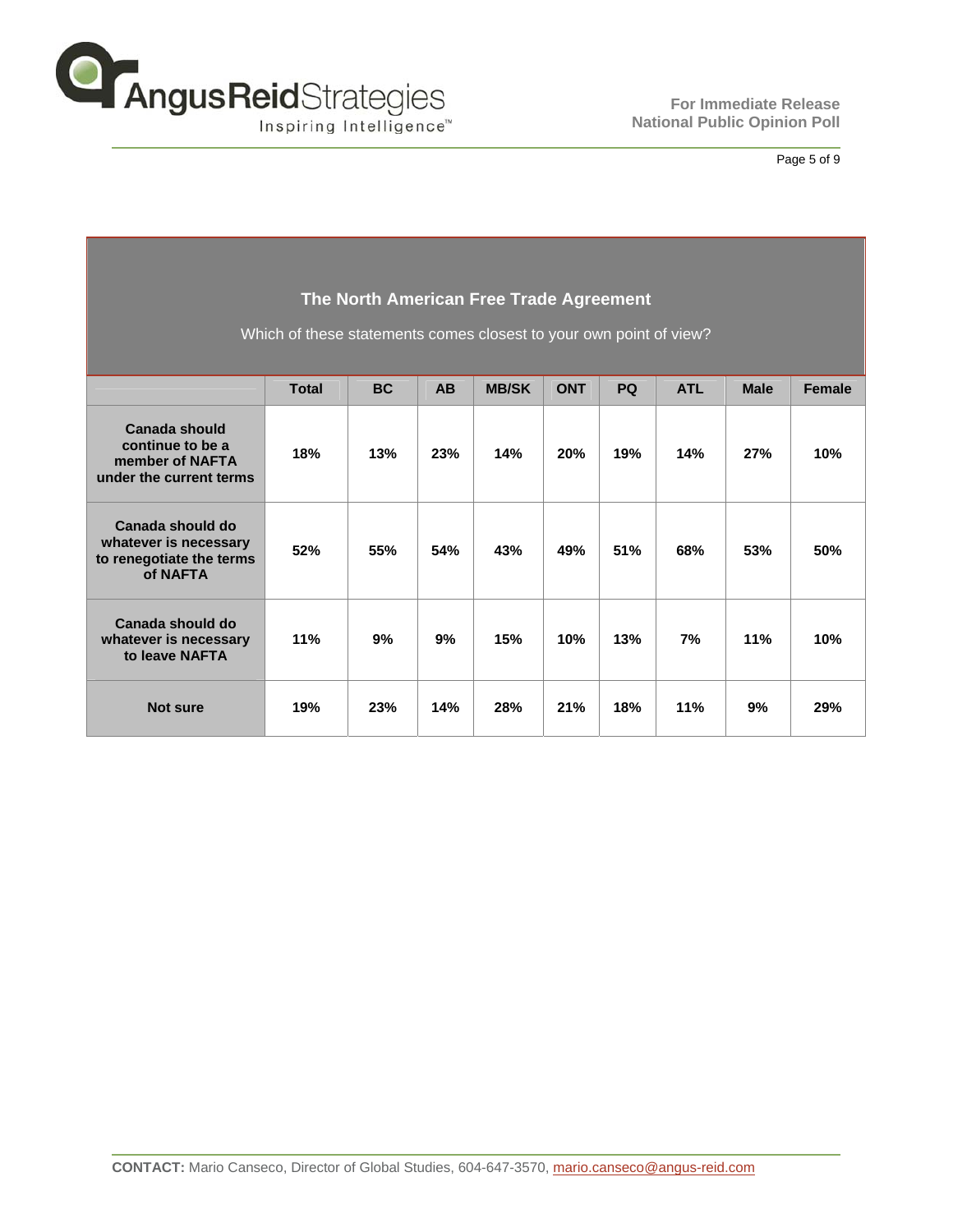

## Page 6 of 9

| The North American Free Trade Agreement<br>Which of these statements comes closest to your own point of view? |              |                                                             |     |            |           |     |              |  |
|---------------------------------------------------------------------------------------------------------------|--------------|-------------------------------------------------------------|-----|------------|-----------|-----|--------------|--|
|                                                                                                               |              | Will vote for or intends to vote for in next federal ballot |     |            |           |     |              |  |
|                                                                                                               | <b>Total</b> | Con                                                         | Lib | <b>NDP</b> | <b>BQ</b> | Grn | <b>Other</b> |  |
| Canada should continue to be a<br>member of NAFTA under the<br>current terms                                  | 18%          | 29%                                                         | 14% | 15%        | 15%       | 12% | 18%          |  |
| Canada should do whatever is<br>necessary to renegotiate the<br>terms of NAFTA                                | 52%          | 52%                                                         | 56% | 52%        | 52%       | 49% | 52%          |  |
| Canada should do whatever is<br>necessary to leave NAFTA                                                      | 11%          | 7%                                                          | 9%  | 15%        | 14%       | 16% | 11%          |  |
| Not sure                                                                                                      | 19%          | 12%                                                         | 21% | 17%        | 19%       | 23% | 19%          |  |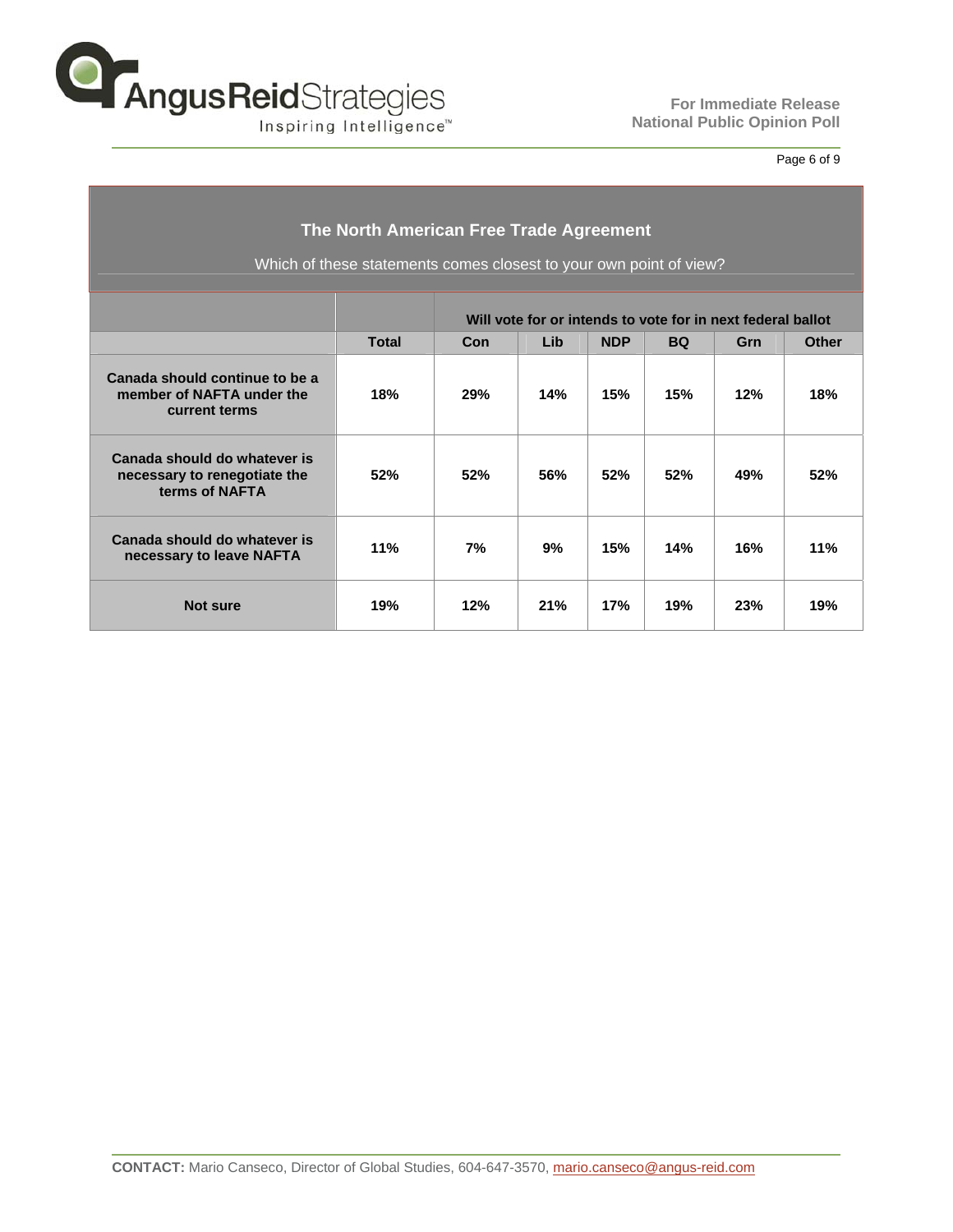

Page 7 of 9

| The North American Free Trade Agreement<br>TREND - Which of these statements comes closest to your own point of view? |                  |                   |  |  |  |  |  |
|-----------------------------------------------------------------------------------------------------------------------|------------------|-------------------|--|--|--|--|--|
|                                                                                                                       | <b>July 2008</b> | <b>March 2008</b> |  |  |  |  |  |
| Canada should continue<br>to be a member of NAFTA<br>under the current terms                                          | 18%              | 24%               |  |  |  |  |  |
| Canada should do<br>whatever is necessary to<br>renegotiate the terms of<br><b>NAFTA</b>                              | 52%              | 45%               |  |  |  |  |  |
| Canada should do<br>whatever is necessary to<br>leave NAFTA                                                           | 11%              | 8%                |  |  |  |  |  |
| <b>Not sure</b>                                                                                                       | 19%              | 22%               |  |  |  |  |  |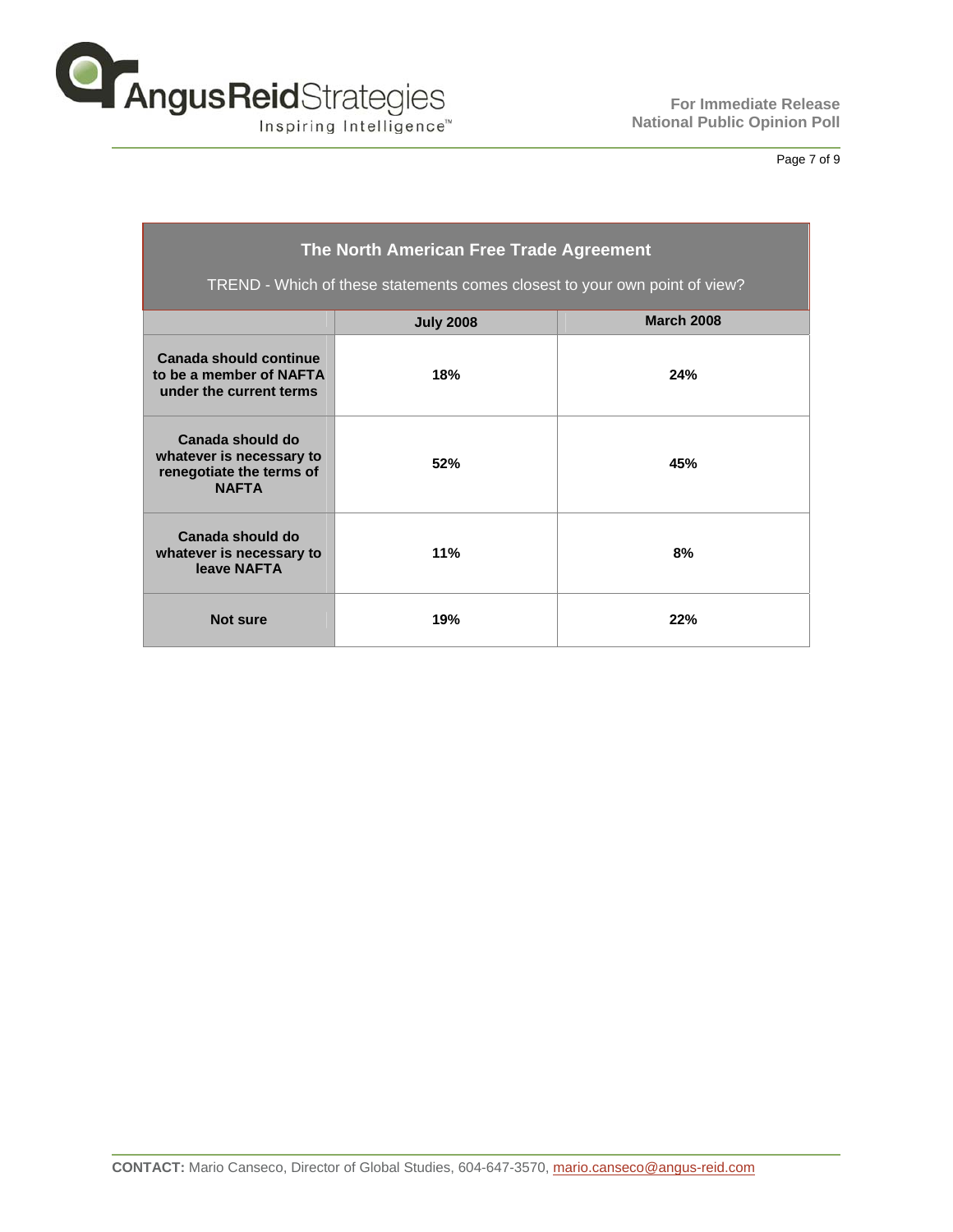

## Page 8 of 9

| The North American Free Trade Agreement                               |                             |                                |                                |                    |  |  |  |
|-----------------------------------------------------------------------|-----------------------------|--------------------------------|--------------------------------|--------------------|--|--|--|
| How much do you think each of the following has benefited from NAFTA? |                             |                                |                                |                    |  |  |  |
|                                                                       |                             |                                |                                |                    |  |  |  |
|                                                                       | <b>Greatly</b><br>benefited | <b>Moderately</b><br>benefited | <b>Not benefited</b><br>at all | <b>Not</b><br>sure |  |  |  |
| Canadian<br>employers                                                 | 12%                         | 43%                            | 27%                            | 18%                |  |  |  |
| Canadian<br>manufacturers                                             | 11%                         | 42%                            | 32%                            | 16%                |  |  |  |
| Canadian<br>tourists                                                  | 6%                          | 35%                            | 36%                            | 23%                |  |  |  |
| Canadian<br>workers                                                   | 4%                          | 29%                            | 50%                            | 17%                |  |  |  |
| <b>The Canadian</b><br>economy in general                             | 10%                         | 46%                            | 28%                            | 16%                |  |  |  |